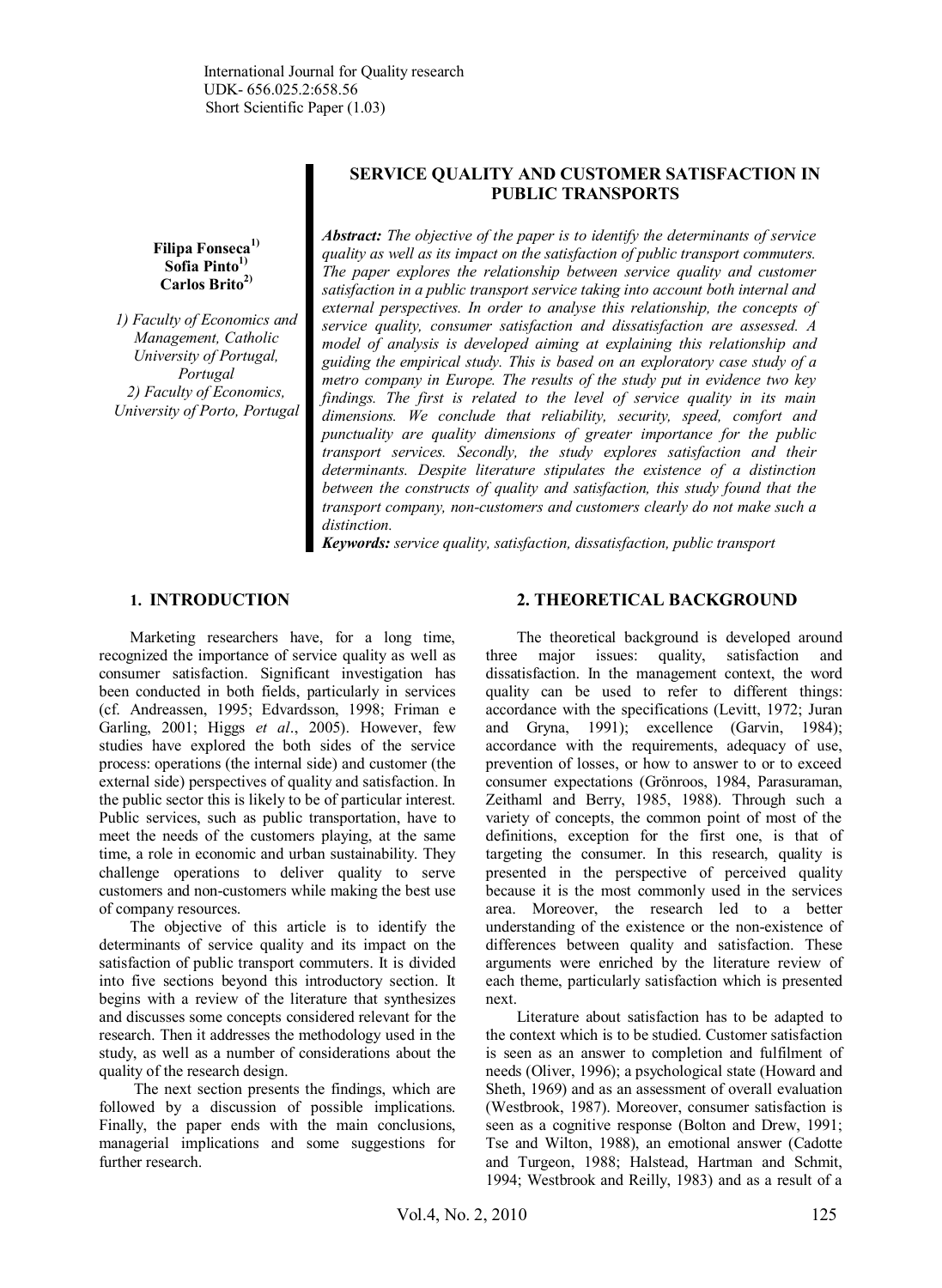

**International Journal for Quality Research** 

development process (Oliver and De Sarbo, 1988; Tse and Wilton, 1988; Swan, 1992; Erevelles and Leavitt, 1992).

Although literature encompasses diverse meanings for satisfaction, they all share common elements. When examined as a whole, three general components can be identified: (i) consumer satisfaction is a cognitive and emotional reaction; (ii) the reaction belongs to a particular focus, (iii) the reaction occurs in a particular period (after consumption, after choice based on experience and expressed before and after choice, after consumption, after extensive experience of using).

From the literature it also seems that there is not a general consensus regarding the nature of this concept. If some authors argue that consumer satisfaction results from a specific transaction that occurs at a given time and by the benefits and value of the transaction, others see consumer satisfaction in terms of cumulative overall satisfaction, based on all contacts and experiences with a company and the client's experience until a certain moment.

Literature on customer satisfaction also clarifies the concept of dissatisfaction. For some researchers, these two concepts are totally different while for others, dissatisfaction is on one end and satisfaction is on the other end of the same continuous line, and it is stated that some of the determinants are primarily a source of satisfaction or dissatisfaction. So, this study also intends to make clear the differences between the two concepts.

Dissatisfaction has been the focus of extensive research in the services area (Swan and Combs, 1976; Maddox, 1981; Cadotte and Turgeon, 1988; Johnston, 1995; Edvardsson, 1992, 1998, Liljander, 1999). From the literature, once again, contradictions amongst authors tend to arise. According to some researchers

satisfaction and dissatisfaction are two different concepts, that is, the consumer can be satisfied or dissatisfied according to the level of received quality. However, for some other authors, the two concepts are not opposing, but rather a continuum, in that, some determinants tend to be, firstly a source of satisfaction and others a source of dissatisfaction.

A number of studies (cf. Edvardsson, 1998) have focused on how passengers of public transport value quality factors, and the final result provides a measure of the value of different factors and ranks them. Nevertheless, there are not significant studies about satisfaction in public transports, especially in metro services. Another gap in literature is that most studies analise customers, but leave non-customers aside. Furthermore, most studies use an external analisys based on surveyss. Finally, the majority of the literature does not execute further analyses about the correlation between customer satisfaction and insatisfaction.

### **3. FRAMEWORK FOR ANALYSIS**

In this research the process of data analysis began before its collection, by developing the research questions and model of analysis. The model of analysis developed would examine how quality relates to satisfaction and how this relationship takes place in a public transport services company.

To ensure coherence and reliability of the empirical data, the elements which were under investigation and their respective variables were defined, as outlined and presented in Figure 1.



*Figure 1 – Framework for Analysis*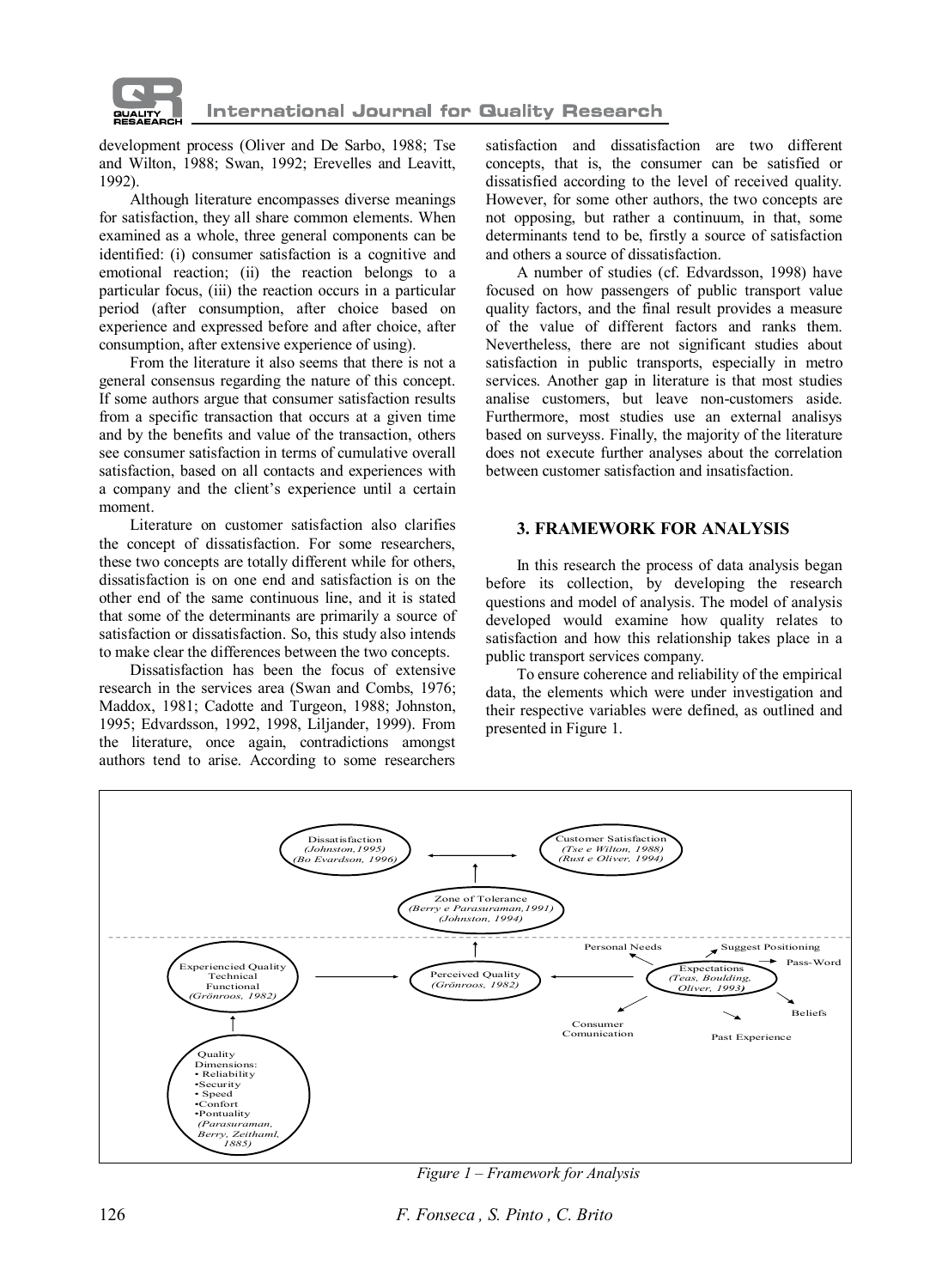



According to this diagram, the relationship between quality and satisfaction may be understood through a clarification of how customers evaluate the dimensions of quality. The zone of tolerance appears to be used as a unifying link between expectations, performance and results.Previous service marketing challenges have prompted some research questions about the relationship between quality and satisfaction, specifically:RQ1: In public transportation services, what are the determinants of service quality that influence perceived quality?RQ2: How does the perceived quality influence satisfaction and dissatisfaction of commuters in public services transports?Performance evaluations lead to an overall evaluation of service satisfaction, the results of which can be resumed to either satisfaction or dissatisfaction in general terms. The zone of tolerance emerged as important in the understanding of the relationship between quality and satisfaction.

# **4. METHODOLOGY**

The research clarifies the key dimensions of services quality that influence customers' perceived quality. It also explains how the perceived quality influences customers' satisfaction and dissatisfaction. In addition, the study explores and expands on findings or current theories about the differences and the relationship between satisfaction and dissatisfaction. Evidence was found that there are two different realities in the market: the customers' and the non-customers' complex perceptions. Finally, the research identifies the relevance of the zone of tolerance and its relationship with quality and satisfaction.

The use of a case study approach seemed to be appropriate in this research. Within qualitative methodologies, a case study strategy was adopted, based on the interaction between theory and empirical data. Yin (1994) defines case study as an empirical study that investigates a contemporary phenomenon in real life context, especially when the boundaries between the phenomenon and context are not clearly evident. In terms of features associated with the processes under study, it seems important to focus on contexts in which the phenomena developed. Moreover, this method allows the focus on perception processes more than outcomes, and how the participants interpret their experiences and give them meaning.

Exploratory and "how" questions are being posed, and the researcher is focused on a contemporary phenomenon within its real-life context (Yin, 1994). The research objective was to describe and understand processes and relationships in a consumer services organization. Attention was drawn to the processes, which was the study's unit of analysis. The focus of analysis of this research was teams, groups and departments.Data was collected by both interviews and focus groups, as well as through documents. The

interviews focused on the company's perspective of quality and customer satisfaction, while the focus groups with customers and non-customers provided the market's point of view. The interviews included people from different functional areas (operations and marketing) and hierarchical levels (executive vicepresident, director of technical systems, director of marketing and communication, manager of operational safety, lawyer and supervision of securities and marketing manager - processing of complaints and suggestions).

In addition to the interviews, focus groups were conducted outside the company with customers and non-customers. The main objectives of the focus groups were to identify the most important determinants of satisfaction and dissatisfaction of both customers and non-customers, and to obtain or draw up a list of the determinants considered most relevant and most often expressed by the participants.

 Specifically, the analyzed documents consisted of: annual company reports, market research reports on service quality and satisfaction and internal memos.

A pilot focus group was carried out to test the discussion guide and the survey. Subsequently, four focus groups were made. There were a total of 26 people involved (men and women). The age range of the participants selected was 13-35 years of age, this because prior studies had indicated that 65 percent of the commuters using the metropolitan were within this age range. The selection criteria used aimed at selecting participants consisting of customers who use the metropolitan, at least once a week and non-customers who had never used this transport service.

The focus groups were recorded and handwritten transcription notes were taken for later analysis. The focus sessions were divided in two distinct parts. Initially, the discussion focused on the reasons that would lead customers to use or not use the metropolitan. Subsequently, the focus was shifted towards the determinants of satisfaction and dissatisfaction and on the characteristics that are most valued in this service.

The process of analysis and interpretation of data began with the transcription of the interviews and group focus. All of this met with the objectives of the research, including with comparing and contrasting the different views of stakeholders on issues of the research and allowed for individual analysis and comparisons of the case study. Data was also analyzed and grouped, then codified and reduced employing a systematic approach that complies with that proposed by Miles and Huberman (1994).

### **5. RESULTS AND FINDINGS**

The study focused on a company created in 1993 to operate a light rail system in the second largest city of a European country. For a matter of confidentiality, it will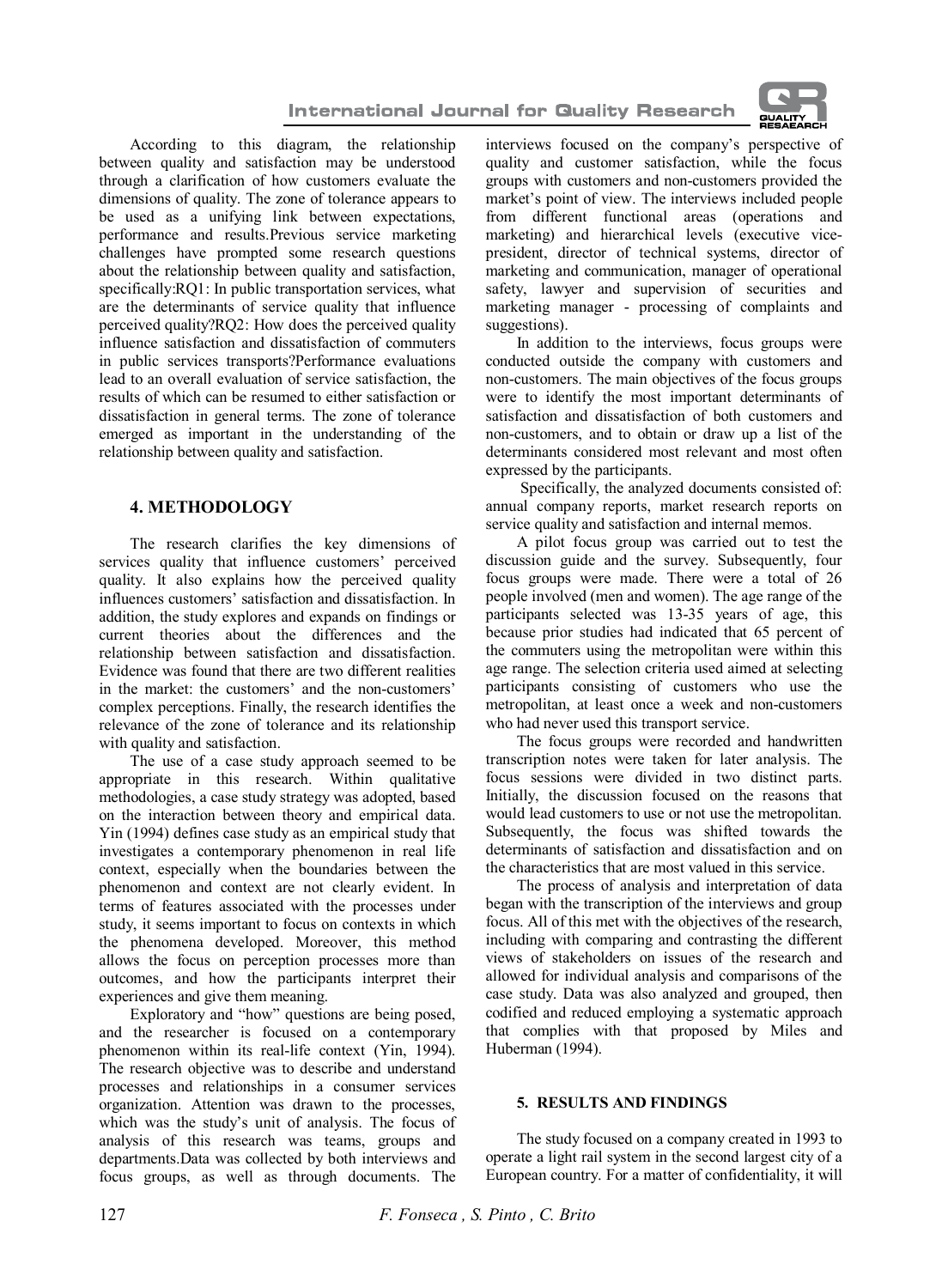

be called Metro Europe. This is a network of electrified railways that goes underground in the city centre, and above the surface in the suburbs. It is divided into five separate lines (with seven services, including an express service) spread over six municipalities in the city metropolitan area. It comprises a total of 68 stations spread over 60 kilometres of commercial lines, with 8 kilometres of underground network. In 2008, this company employed about 120 people and carried 40 million commuters.

Metro Iberia is a player in a context of a strong competition and is one of the companies responsible for the operations of public transport in the metropolitan area. The analysis of this mass consumer service follows in the next section.

The study results point out two main perspectives. One related to the level of service quality in its main dimensions. It was concluded that reliability, security, speed, comfort and punctuality are the quality dimensions of greater importance for the public transport services company. Secondly, the study explores satisfaction and their determinants. The results showed that the dimensions of satisfaction for the company were exactly the same as those of dimensions of service quality, in particular, security, reliability, comfort and speed. This analysis shows us that the company does not distinguish quality from satisfaction. Evidently, it seems that the dimensions of quality and the determinants of satisfaction are identical. There appears to be no clear difference between quality and satisfaction, findings that are no surprising.

The main objective of this research is to understand the relationship between quality and satisfaction. It was found that the organization under study does not make a distinction between these two concepts. Therefore focus groups with the company's customers were also conducted and undertaken. The objective would be to determine and discover the main determinants of satisfaction, comparing them with results obtained in the organization. In the focus groups it was found that commuters value exactly the same determinants of satisfaction as those advanced by the company, in particular comfort, punctuality, speed and reliability. One exception is safety, the conclusion being that customers assume from the outset that the metropolitan is safe. This is in line with the Johnston's (ref?) argument about the hygienic factors having potential for dissatisfaction instead of satisfaction. The results also helped to further understand the views of noncustomers, from which we can conclude that the most mentioned determinants were reliability, comfort and cleanliness, security and punctuality.

For these reasons it is concluded that despite the literature's stipulation of the existence of a distinction between the constructs of quality and satisfaction, this study found that the company, non-customers and customers clearly do not make such a distinction. It seems that business, customers and non-customers all

use the dimensions of quality to describe satisfaction. A more careful analysis of the case leads to the conclusion that quality and satisfaction are not entirely distinct and there is also a relationship between the two concepts. The relationship between quality and satisfaction exists when satisfaction is guaranteed. Their ability to meet the needs of the consumer with the service, must take into account the quality of service and its dimensions.

Another view shown in this paper was the distinction between satisfaction and dissatisfaction. The study acknowledges that for non-customers satisfaction and dissatisfaction are opposing concepts. Moreover, the determinants of dissatisfaction are exactly the opposite of satisfaction, namely: reliability/failure to comply with schedules; comfort and cleanliness/discomfort and dirt; security/insecurity; punctuality/failure to comply with schedules.

An interesting finding is that, these results are in line with literature. For customers there is no such relationship between satisfaction and dissatisfaction; dissatisfaction in this case is commonly associated with the technical aspects of the service. It is therefore not clear to customers that satisfaction is the opposite of dissatisfaction. While for the company, the conclusion is that these concepts are contrary, when referring to cofort/discomfort; security/insecurity at night/delays and robberies.

Finally, the results for customers and noncustomers tolerance zones were examined. The paper confirms that customers have a greater tolerance zone towards the service than non-customers. In other words, non-customers are less tolerant to failures than customers. This conclusion is evidenced by the customers when they say that in the event of failures or problems with the service, such as delays, lack of cleanliness and lighting, or lack of seating, these reasons alone would not lead to abandoning the service.

It is concluded that in the case of customers there may be some oscillation in the levels of satisfaction (very satisfied, satisfied, unsatisfied) within the zone of tolerance. Non-customers are less tolerant. In these discussion groups' several situations or scenarios of dissatisfaction emerged that would cause abandoning the service, including failure to comply with the vehicle schedules, frequency of carriages and disabled access to the stations.

# **6. CONCLUSIONS**

This study answering RQ1 expands on existing knowledge by identifying that service quality dimensions serve as points of departure for companies to develop action plans and strategies that generate perceptions of quality by customers. Thus, for each type of service there may be a specific set of different dimensions of quality, in that they assume different orders of priority. Additionally there is yet another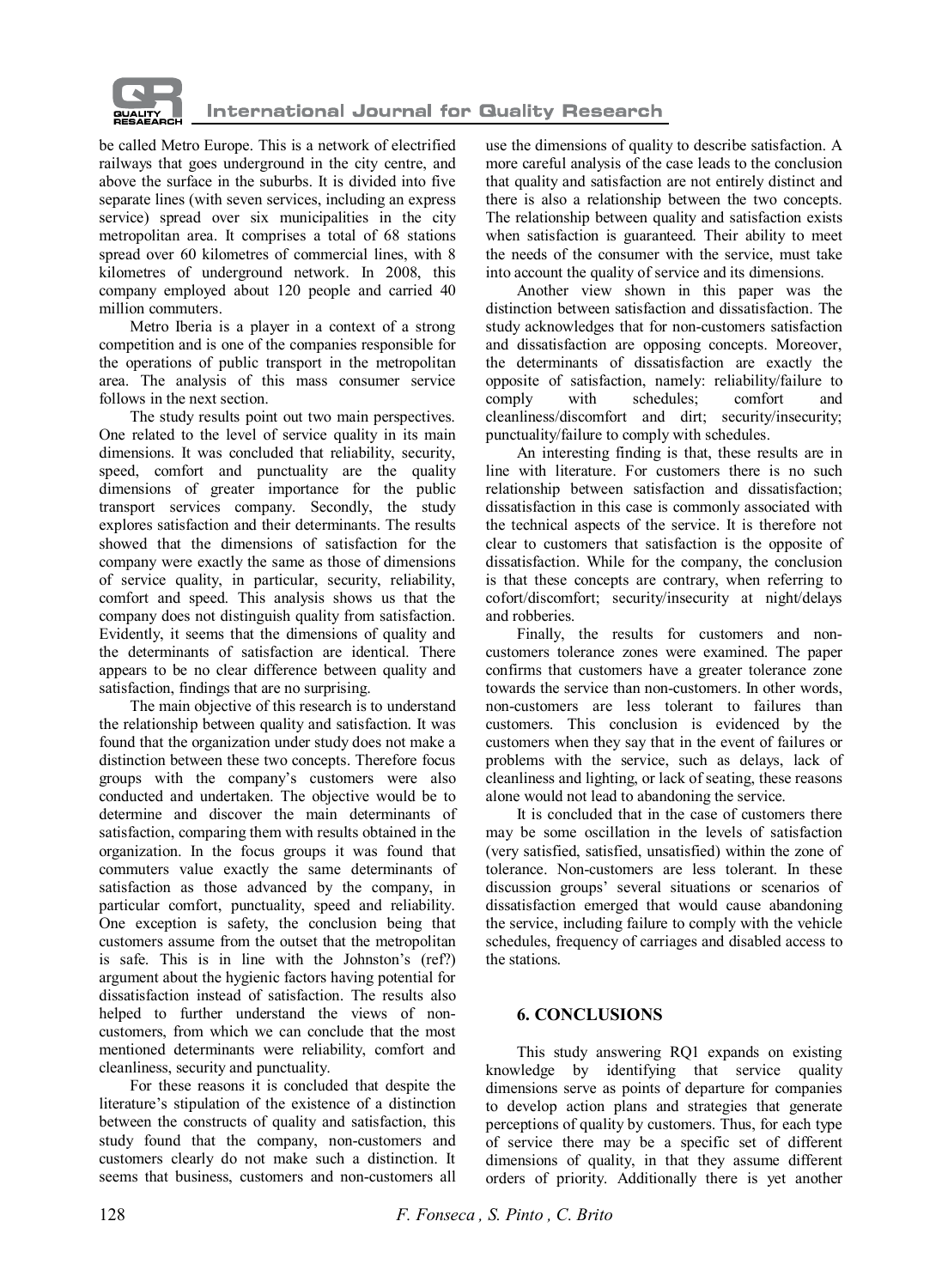

possibility that each organization may have dimensions that are specific to each/its sector. The classification of the service quality dimensions is important because each one brings different approaches, which help the managers of the companies providing services to understand the importance of each dimension and their impact on customer satisfaction. The empirical data of this case indicates that reliability, safety, speed, comfort and punctuality are the dimensions of service quality which the organization believes most influence the perceived quality. This study also clarified and thus contributes to identify the key dimensions of service quality that influence the perceived quality service, in a specific means of public transportation.

Furthermore, this study shows that if the dimensions of service quality are assured then the customers achieve a degree of satisfaction and dissatisfaction in accordance with their needs answering RQ2. The research results also showed that depending on the subway line that is used by a particular customer, he/she usually chooses the same dimension as a priority, according to the satisfaction of his/her needs. The research results showed that a client that uses for example the yellow line gives preference to the quality dimensions of frequency and speed, since the choice of this line indicates the need to get to the city centre quickly. The customers who already choose the red line value the dimension of comfort, because it is a line with a more extensive network, which is important for the customer who wants to get a seat. From this we can conclude that if the principal dimensions of quality for customers are guaranteed, they will be satisfied or dissatisfied.

There seem to be several implications of this study for service management. The first practical implication seems to be that it is important to reveal that if the managers know which dimensions of quality service their customers most value, (depending on the type of service we are dealing with), the customers may become more satisfied. This will occur because the organization will know specifically which dimensions of service quality will further satisfy the customers. Thus, organizations can focus their efforts on improving and increasing the dimensions of service quality which generate satisfaction.

The second managerial implication appears to be the evident need for clarification of the link between satisfaction and dissatisfaction. In terms of contribution to management, it is important that managers recognize that satisfaction and dissatisfaction are on a continuum, and that knowing of the dissatisfaction factors specifically, these can then be transformed into satisfaction, thus preventing the loss of a customer in a specific service.

The third practical implication shows that for the non-customers if the companies and the managers know

what quality dimensions this group value most, the company can focus investment on the development of these, including increasing the ability to attract new customers and tailor marketing and communication campaigns with a view to achieving this.

The number of contributions presented serve not only to increase knowledge of the relationship between quality and satisfaction, but also encourages reflection on a topic which should be of utmost importance for managers and the vast majority of service companies, who are faced with the need to offer quality of service in its main dimensions and the consequent satisfaction of their customers. It is also expected that the contributions of the study encourage businesses and their managers to connect with their customers and noncustomers. As regards the customers it is important that the company be aware of the quality dimensions that they value most in order to tailor the service to their needs, maximizing satisfaction.

This paper has limitations which are expected to be addressed in future studies. The limitations can be divided into three groups, namely: selection of the case and the process, limitations in data collection and finally the limitations of data analysis. One of the limitations is the small number of cases studied in public transport services which determines the strength and spread or validity of the conclusions. The inclusion of other cases corresponding to other paradigms or variations of the paradigms used here, will enrich the knowledge acquired.

There were a range of other issues that were not explored which could enrich the research. There were other issues that emerged and seemed interesting but again, given the constraints, were not fully explored. For example, the identification of the factors that influence the formation of consumer expectations. When the interviewees were asked, in an open ended question, what factors influence expectations, the answer was unanimous: communication with other consumers. Nevertheless, other factors could have been further explored. It would be even more interesting to emphasize the importance of expectations in a pre and post-consumer, or take into account the role of emotions in the construction or development of satisfaction and dissatisfaction of the customer.

Replication of this study could be carried out in different public transports, which may be compared with another company in the sector. Furthermore, it would be interesting if the theoretical relationship model proposed had an emotional and experimental element. This study could be performed in different scenarios, particularly in areas of different service industries, such as luxury hotels chains, or telecommunications network providers. In addition to providing other results, these would undoubtedly further enrich the data already available.